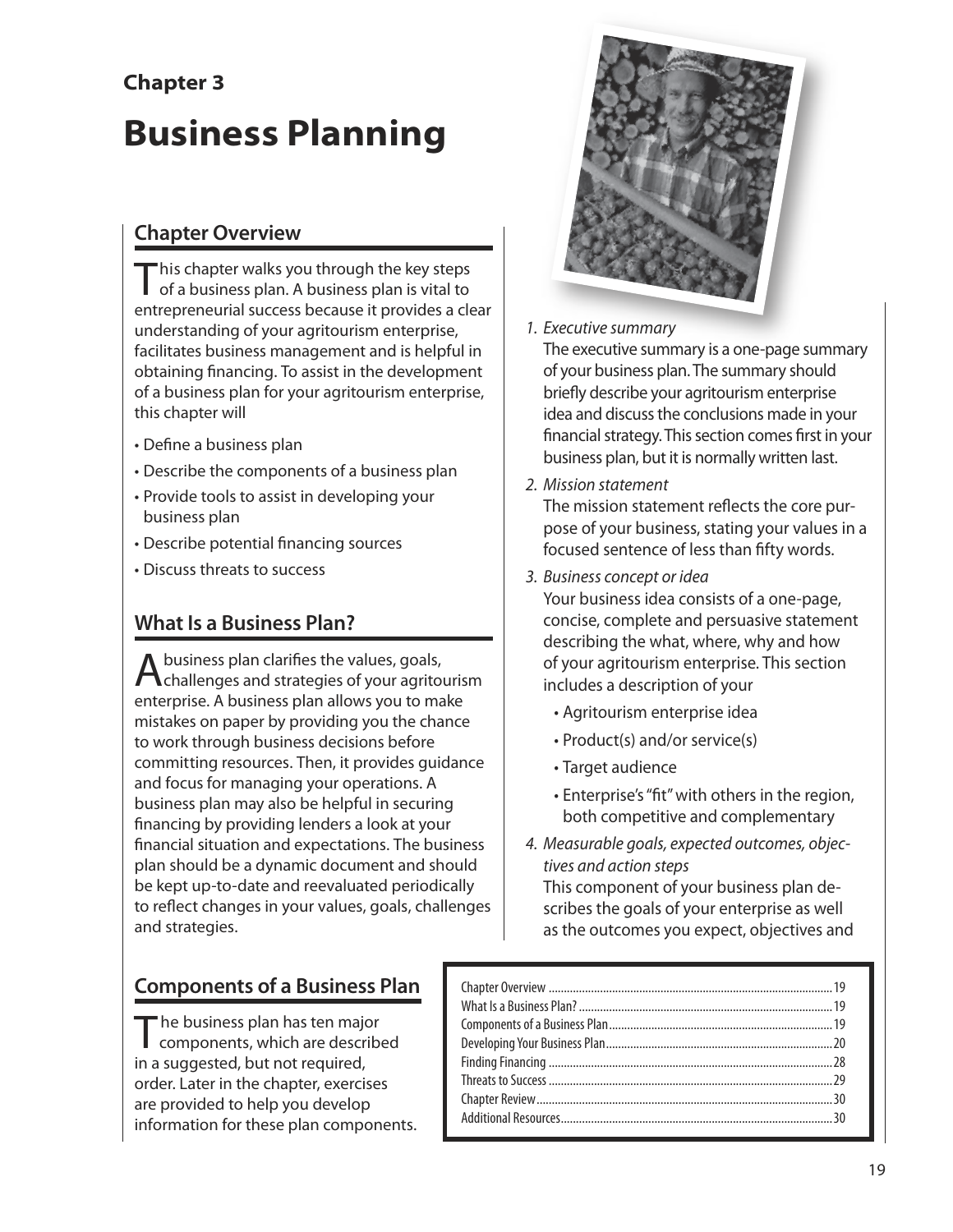<span id="page-1-0"></span>the steps you will take to reach your goals. Goals describe the long-term plans (three to five years) you want to achieve. Objectives are your short-term (one year or less) plans that identify how you will meet your goals. Goals are what is to be accomplished, and objectives are how it is to be accomplished.

 5. Background information (industry research and market analysis)

Background information relative to your agritourism enterprise is explained in this section. It includes background on why you are choosing to develop an agritourism enterprise and market analysis information. You may describe the need for your enterprise in your area and trends in the agritourism industry. Much of this information will be collected as part of your marketing plan, as described in Chapter 4.

 6. Management needs and management history

The management needs and history section of the business plan explains how you will run your business and describes your management team, the legal structure of the enterprise, insurance needs and staffing needs. It also notes what regulatory agencies you will be working with and how you will address their requirements.

7. Marketing strategy

This section of the business plan describes the strategies you will use to market your agritourism enterprise. Marketing strategies should be developed for "the four P's of marketing" — product, price, place and promotion. These strategies will be developed as part of your complete marketing plan in Chapter 4.

8. Financial strategy

Your financial strategy is basic to making management decisions and obtaining financing. In this section, you will identify sources of existing debt and financing needs. You will also develop financial statements including a profit-loss statement, a balance sheet and a cash flow projection that includes sales projections. These statements will be summarized in this section of the business plan.

9. Exit strategy

An exit strategy specifies situations in which you would plan to exit the business or situations that might necessitate closing the business. The exit strategy should also outline the method you will use to exit the business.

10. Appendix

The appendix is located at the end of the business plan, furnishing supporting documents. Financial statements, customer support statements and credit terms available should all be included.

## **Developing Your Business Plan**

Peveloping a business plan takes time and commitment from everyone involved in the management of the enterprise. This portion of the chapter will assist you in the developing the many components of a business plan.

#### **Establish a Mission Statement**

Your first task should be the development of a mission statement. To do this, you must first clarify and understand your own values.

Differences exist between your enterprise and others because of the values that you and your family live by. Since those values are expressed in your agritourism enterprise, it is important that you identify them so they can guide your decision-making processes.

The following worksheet can be used to explore your values. Start by making more copies of the worksheet. Each person involved in the enterprise should complete one. Then combine everyone's answers on one form.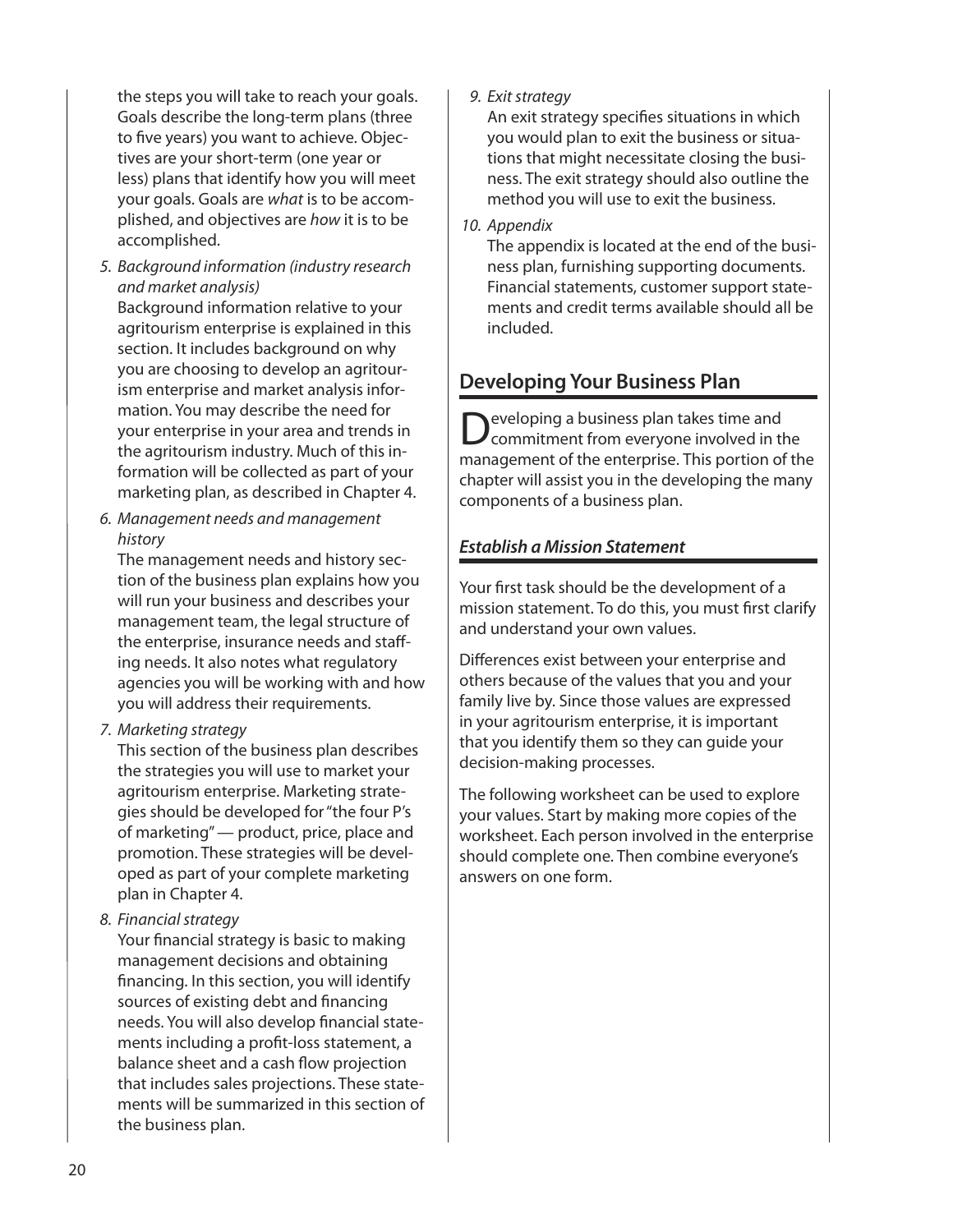#### **Values Worksheet**

To use the worksheet, consider the values listed in the far left column. For each value listed, indicate how important that specific value is to you by putting a check mark in the corresponding column.

| <b>Values</b>                                        | <b>Least</b><br>Important | <b>Not So</b><br><b>Important</b> | <b>More</b><br><b>Important</b> | <b>Most</b><br><b>Important</b> |
|------------------------------------------------------|---------------------------|-----------------------------------|---------------------------------|---------------------------------|
| Spending time with family                            |                           |                                   |                                 |                                 |
| Embracing spirituality or church                     |                           |                                   |                                 |                                 |
| Enjoying privacy                                     |                           |                                   |                                 |                                 |
| Participating in the community                       |                           |                                   |                                 |                                 |
| Building a stronger local community                  |                           |                                   |                                 |                                 |
| Keeping land in the family                           |                           |                                   |                                 |                                 |
| Maintaining family heritage or history               |                           |                                   |                                 |                                 |
| Restoring the farm                                   |                           |                                   |                                 |                                 |
| Protecting the resource base                         |                           |                                   |                                 |                                 |
| Enjoying the natural environment                     |                           |                                   |                                 |                                 |
| Displaying land stewardship                          |                           |                                   |                                 |                                 |
| Making land available for children and grandchildren |                           |                                   |                                 |                                 |
| Leaving a legacy                                     |                           |                                   |                                 |                                 |
| Continuing the family business                       |                           |                                   |                                 |                                 |
| Ensuring economic security and sustainability        |                           |                                   |                                 |                                 |
| Producing food for others                            |                           |                                   |                                 |                                 |
| Providing the highest quality product                |                           |                                   |                                 |                                 |
| Providing the most affordable product                |                           |                                   |                                 |                                 |
| Raising unique crops or animals                      |                           |                                   |                                 |                                 |
| Sharing "lessons learned" with others                |                           |                                   |                                 |                                 |
| Teaching others                                      |                           |                                   |                                 |                                 |
| Continuing to learn                                  |                           |                                   |                                 |                                 |
|                                                      |                           |                                   |                                 |                                 |
|                                                      |                           |                                   |                                 |                                 |
|                                                      |                           |                                   |                                 |                                 |

Once the values worksheets are complete, talk about the results. Then discuss the following questions.

• What do we want this ranch or farm to look like at the end of our stewardship?

- What quality of life is important to us?
- What relationship do we want with family members? The local community? Vendors? Clients?
- What changes are we willing to make to the farm so the above can happen?
- What changes are we willing to make about ourselves so the above can happen?
- Who can help us make the above happen?
- What resources do we have to make the above happen?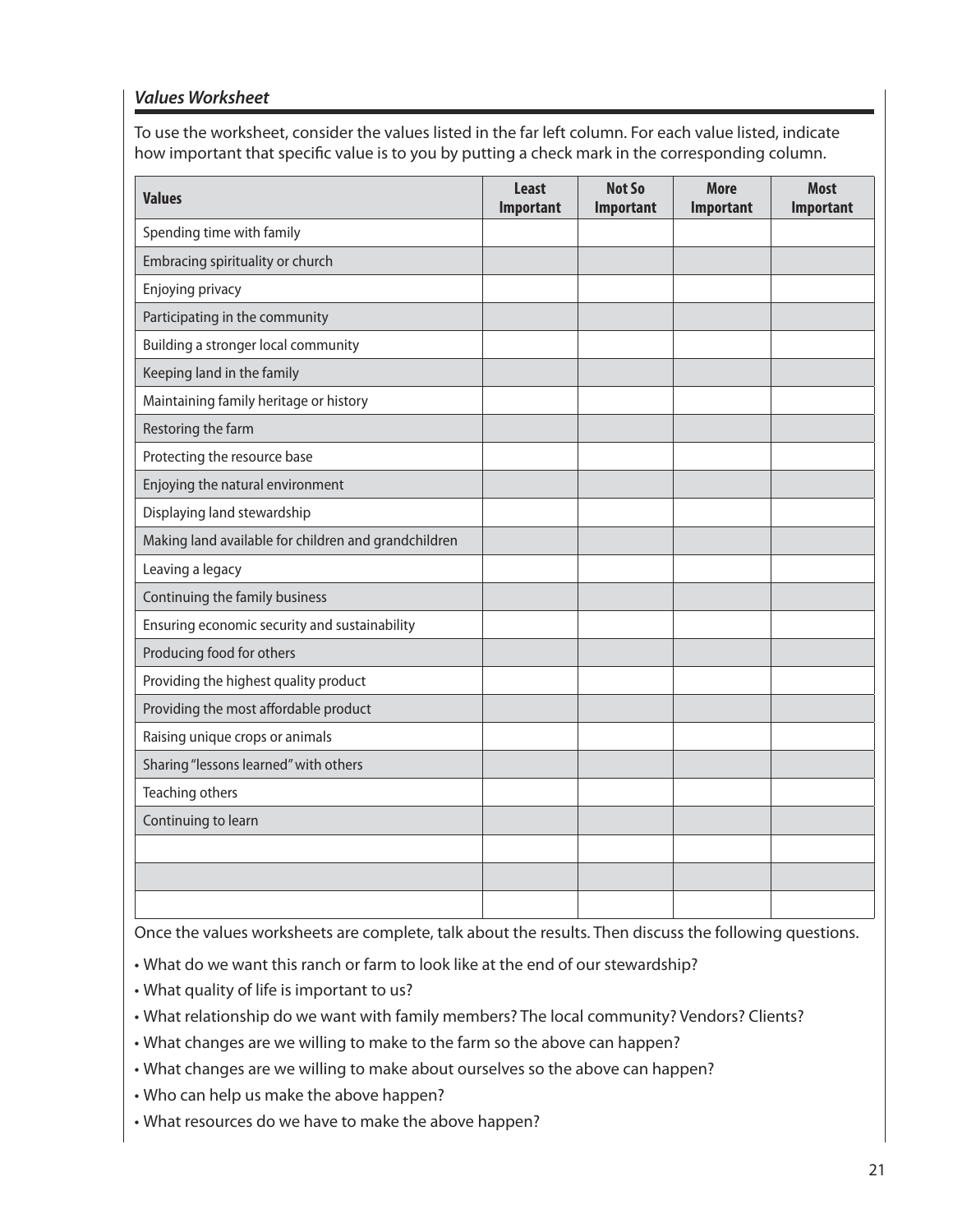Once discussions of your values and the previous questions are finished, you should be prepared to construct your mission statement.

Your mission statement should describe who you are (you meaning your agritourism enterprise), whom you will serve, what you will do and what you aim to accomplish. The statement should be clear and concise. Try to limit it to one sentence.

| <b>Mission Statement</b> |
|--------------------------|
|                          |
|                          |
|                          |
|                          |
|                          |
|                          |
|                          |
|                          |
|                          |
|                          |
|                          |
|                          |
|                          |
|                          |
|                          |
|                          |

#### **Describe Your Idea**

After developing your mission statement, the next step in writing a business plan is to describe your business idea or concept. Your business idea is the what, where, why and how of your enterprise. It is a particularly dynamic component of your business plan, and will likely change throughout the creation of your plan. This section should also be written clearly and concisely and limited to a one-page summary. The business idea component of the business plan is also used as the first portion of the business plan's executive summary.

In the business concept or idea component of the business plan, describe your enterprise, product(s) and/or service(s) to be offered and how your enterprise fits with other businesses in your geographic area. You may need information from your thorough marketing plan to be discussed in Chapter 4.

#### Your agritourism enterprise

Explain when your enterprise was started or is projected to start. Describe why it was started, who started it and how it fits into your overall farm operation. Identify your business structure.

#### Your product(s) and/or service(s)

Describe your product(s) and/or service(s). Explain why people should buy your product(s) and/or service(s), how your product(s) and/ or service(s) are unique, what it will cost to provide them and what you will charge. Also describe how your business compares to other similar enterprises.

#### Your customers

Describe your target customers. Define their gender, age, income, occupation, location, family status, education and interests.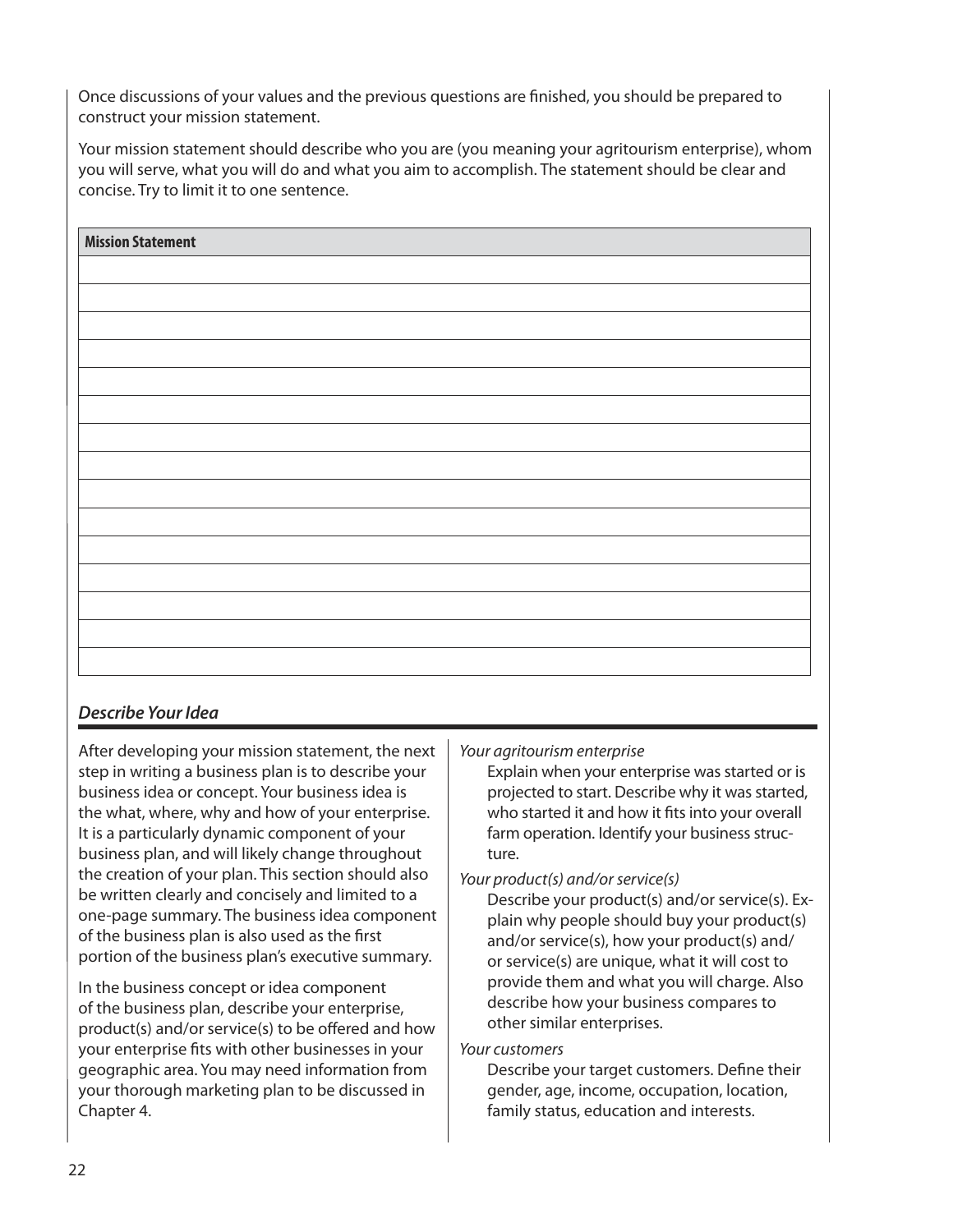How your enterprise fits with others in the region Explain what complementary and competitive enterprises exist in your area. Describe how you might collaborate with these businesses.

Develop a business concept or idea for your agritourism enterprise. Remember to keep your mission in mind and be aware that this concept may change as you continue to develop your business plan.

| <b>Business Concept</b> |  |
|-------------------------|--|
|                         |  |
|                         |  |
|                         |  |
|                         |  |
|                         |  |
|                         |  |
|                         |  |
|                         |  |
|                         |  |
|                         |  |
|                         |  |
|                         |  |
|                         |  |
|                         |  |
|                         |  |
|                         |  |
|                         |  |
|                         |  |
|                         |  |
|                         |  |

#### **Set Goals, Expected Outcomes, Objectives and Action Steps**

Having developed a mission statement and described your business concept, you are now prepared to set goals for your enterprise. From these goals, you will also describe expected outcomes, create objectives and define action steps.

As discussed in Chapter 2, goals should meet the S.M.A.R.T. criteria. That is, each goal should be Specific, Measurable, Attainable, Rewarding and Timed in order to be effective. It is often helpful to begin a goal with an action verb such as "provide," "create," "ensure" or "develop."

You will need to set goals for several areas of your business. Consider setting goals for sales volume, profits, customer satisfaction, owner compensation and employee training, although you may decide other areas are more appropriate for your endeavor.

Once measurable goals are defined, it is helpful to describe expected outcomes. Expected outcomes specify the conditions that will indicate when you meet the goal. They help clarify the goals and guide the development of annual objectives. Like goals, they should be measurable. Try to create at least three expected outcomes for each goal.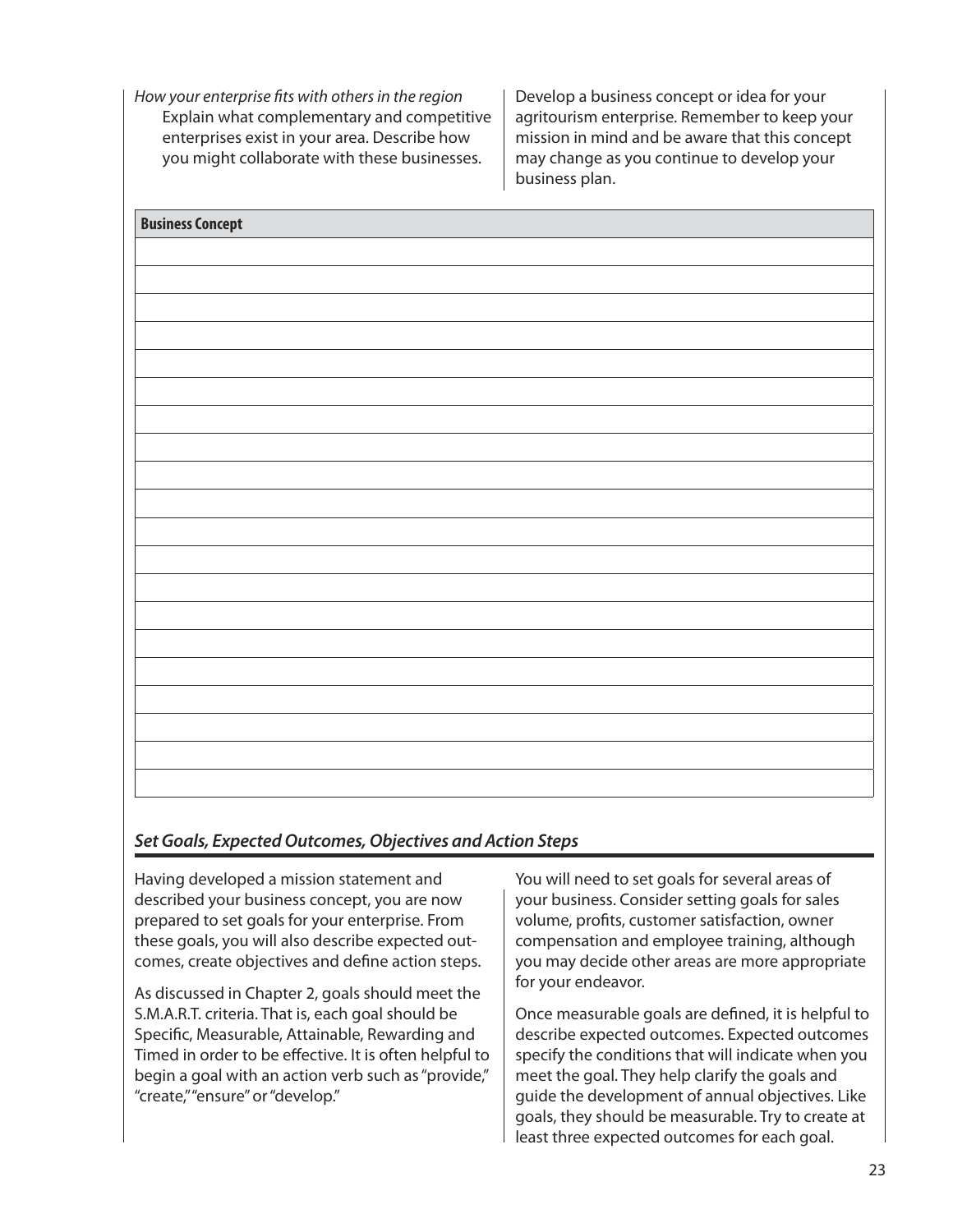Once expected outcomes are developed, you can develop objectives. Objectives identify how a goal will be accomplished. They are specific, measurable, realistic and obtainable within one year.

The final phase of the goal setting process is to develop action steps, the specific activities needed to accomplish each objective. These describe specific tasks to be done, who will do them and when the work will be completed.

**Goal Worksheet**

**Goal #\_\_\_**  Expected Outcomes The goal will be satisfied when 1. 2. 3. Objectives (How) Detailed Action Steps (Who, What, When)

With members of your family, establish three to five measurable goals for your enterprise and their expected outcomes, objectives and action steps. A worksheet is provided below. You will need to make copies of the worksheet to accommodate the number of goals you set.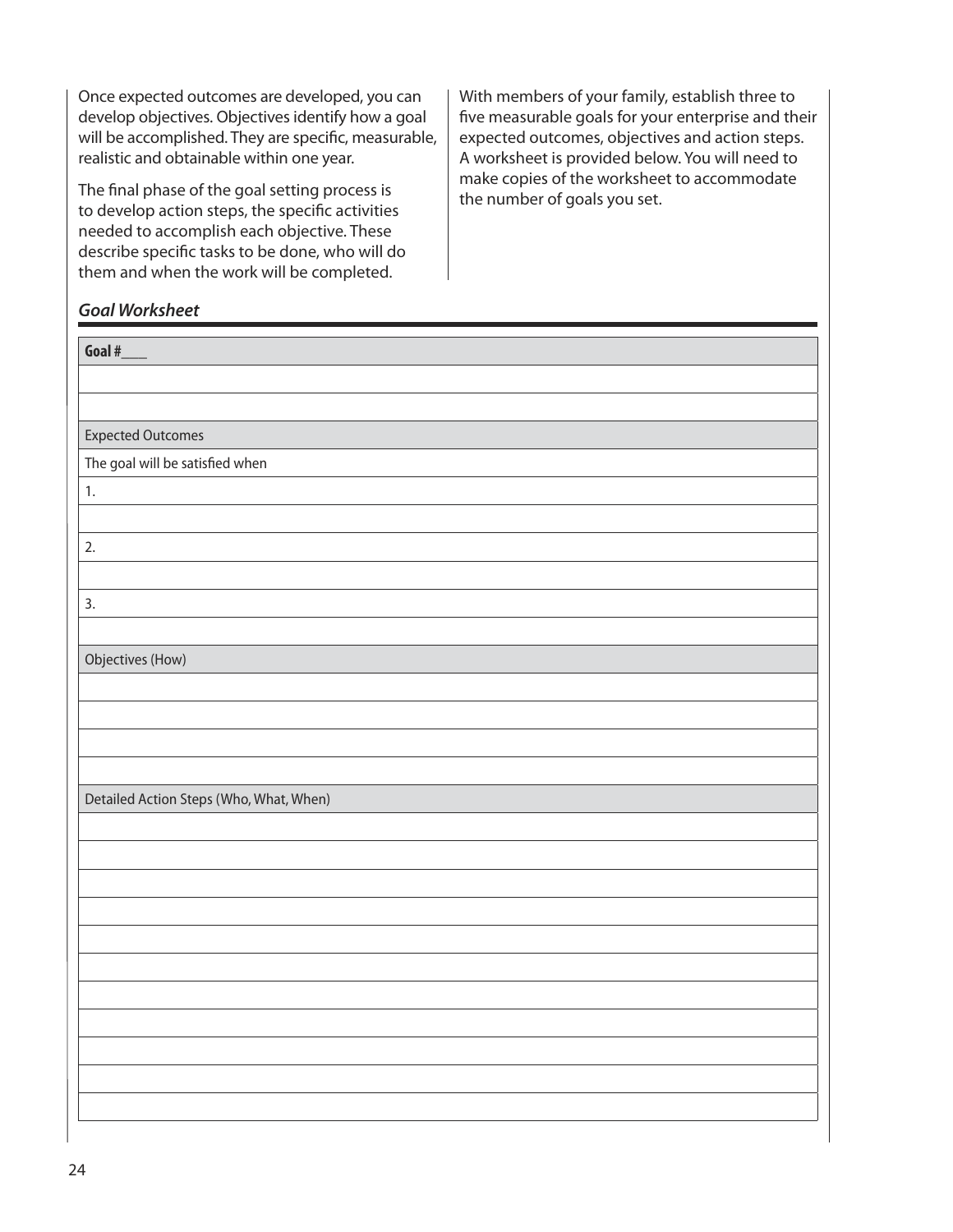#### **Discuss Enterprise Management**

The way you run your enterprise constitutes the enterprise management component of your business plan. The enterprise management section includes a description of your management team, legal structure of your business, internal organizational structure of your business, insurance needs, employee management strategies and regulatory requirements.

Your management team runs the day-to-day operations of the enterprise and strives to meet your goals and objectives. The management team may include paid advisors — people with whom you already have a business relationship or to whom you pay for services — and perhaps individuals within your operation. For example, a management team may include a lawyer; an accountant; an insurance agent; and experts in research and development, marketing, strategic planning and information. A wellrounded management team will provide a strong technological, administrative and institutional knowledge base. Such a group will give you alternatives and help you avoid pitfalls. Make sure to list each team member's name and qualifications in the appendix of your business plan.

In consultation with your management team, consider the appropriate legal structure for your agritourism enterprise. Possible business structures for an enterprise include a sole proprietorship, partnership, corporation, cooperative or limited liability company. The differences among these structures are described below. Some of the most often used factors considered in the selection of a specific business structure include control, capital, liability, earnings, taxation and lifespan.

- Control Control refers to the person or group of people who make final management decisions. Control may reside with an owner, the partners, a board of directors or members.
- Capital Capital refers to the person or people who invest funds in the business.

| Liability | Liability is the degree to which<br>your personal assets are exposed to<br>business risks.                                                           |
|-----------|------------------------------------------------------------------------------------------------------------------------------------------------------|
| Earnings  | Earnings distribution refers to the<br>Distribution person or people who receive the<br>distributed earnings.                                        |
| Taxation  | Taxation (both state and federal)<br>refers to the people, group or entity,<br>if any, who is liable for taxes on the<br>earnings of the enterprise. |
| Lifespan  | Lifespan refers to the point in time<br>when the business dissolves, if any.                                                                         |

The major business structures in Tennessee<sup>1</sup> are

- 1. Sole Proprietorship The sole proprietorship is the simplest form of business. An individual owns and controls the business.
- 2. Partnership (General and Limited) A partnership consists of two or more people who jointly own and control a business. The partnership is operated according to a partnership agreement.

3. Corporation

A corporation is a taxable entity considered by law to be an artificial person possessing the same rights and responsibilities as an individual.

4. Cooperative

A cooperative is operated as a corporation whose members use the products or services that the cooperative provides.

5. Limited Liability Company (LLC)

An LLC is a hybrid of a corporation and a partnership. Personal assets of members/owners are protected.

Each of these structures is summarized in the following table according to the factors described above. Your management team, including your legal and accounting advisors, should determine which business structure best fits the needs and goals of your enterprise.

<sup>1</sup>Holland, Rob and Megan Bruch. Commentary and Overview for the Tennessee Processing Cooperative Law. University of Tennessee Extension publication. PB1748. November 2004.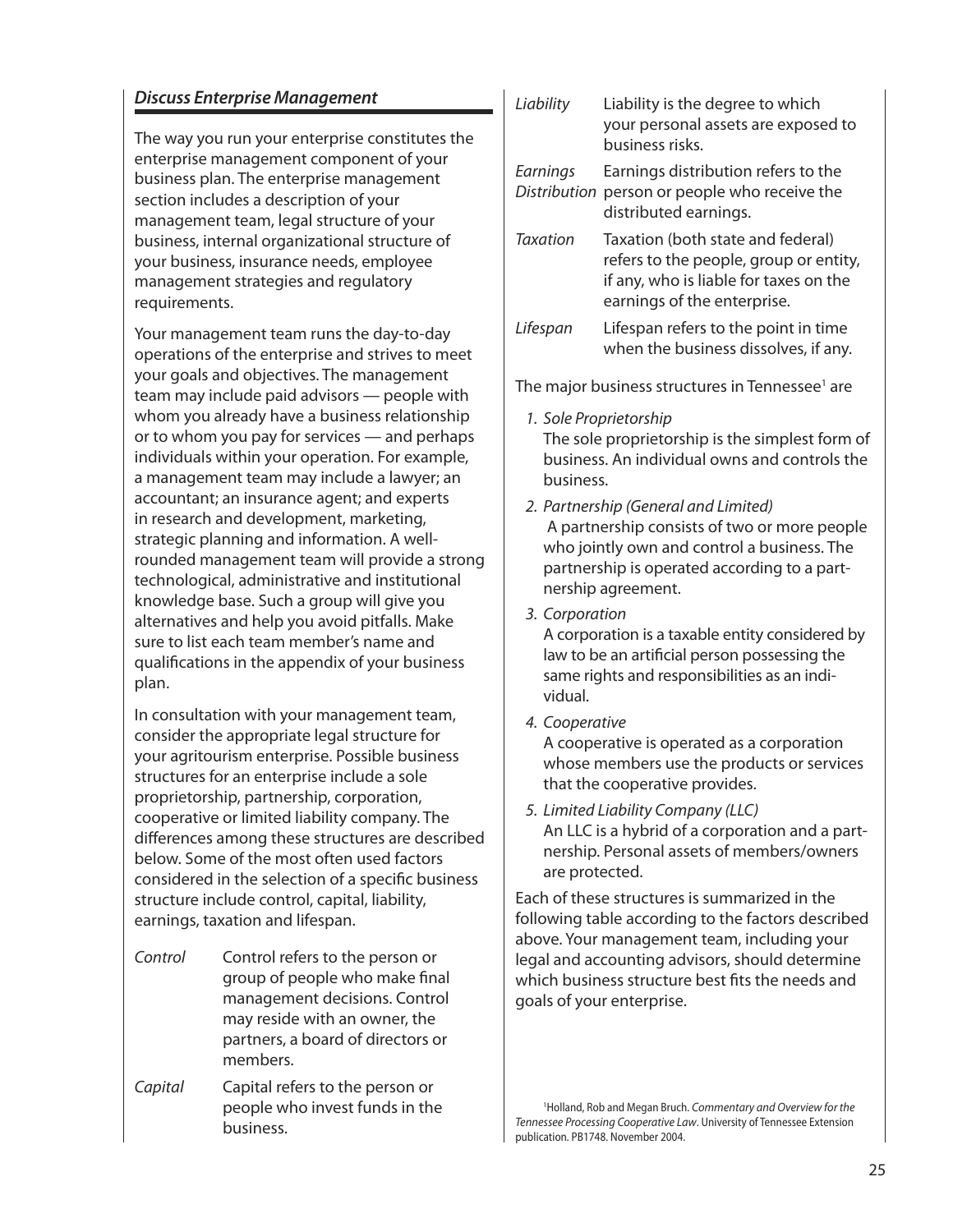| <b>Business Structure Characteristics<sup>2</sup></b>         |                              |                    |                           |                                        |                                                                |                                                                                   |                                   |
|---------------------------------------------------------------|------------------------------|--------------------|---------------------------|----------------------------------------|----------------------------------------------------------------|-----------------------------------------------------------------------------------|-----------------------------------|
|                                                               | <b>Control</b>               | <b>Capital</b>     | <b>Liability</b>          | <b>Earnings</b><br><b>Distribution</b> | <b>State</b><br><b>Franchise &amp;</b><br><b>Excise Taxes*</b> | <b>Federal Taxes</b>                                                              | <b>Lifespan</b>                   |
| <b>Sole</b><br>Proprietorship                                 | Owner                        | Owner              | Owner                     | Owner                                  | Exempt                                                         | Owner                                                                             | Life of the<br>Owner              |
| <b>Partnership</b>                                            | Partners                     | <b>Partners</b>    | <b>Partners</b>           | <b>Partners</b>                        | General-No<br>Limited-Yes                                      | <b>Partners</b>                                                                   | Life of the<br><b>Partners</b>    |
| <b>Corporation</b>                                            | Board of<br><b>Directors</b> | Stockholders       | <b>Business</b><br>Entity | Stockholders                           | Franchise &<br><b>Excise Taxes</b>                             | Corporation &<br>Stockholders<br>(Taxed Twice)                                    | Continual                         |
| Cooperative                                                   | Board of<br><b>Directors</b> | <b>Members</b>     | <b>Business</b><br>Entity | <b>Members</b>                         | Exempt                                                         | Cooperative<br>or Members<br>(Taxed Once)                                         | Continual                         |
| <b>Limited Liability</b><br>Company (LLC)                     | Members/<br>Owners           | Members/<br>Owners | <b>Business</b><br>Entity | Members/<br>Owners                     | Franchise &<br>Excise Taxes                                    | Option of<br><b>Members</b><br>(Taxed Once)<br>or<br>Corporation<br>(Taxed Twice) | Continual<br>or Life of<br>Owners |
| *As of September, 2005, Tennessee has no personal income tax. |                              |                    |                           |                                        |                                                                |                                                                                   |                                   |

It is likely you will need several types of insurance for your agritourism enterprise — property, health, auto, liability, crop, disability, life and others. These insurance needs should be detailed in your business plan. Use the information in Chapter 6, Risk Assessment and Management to discuss your operation with your insurance agent and determine your specific insurance needs.

A description of your staffing needs should also be included in the enterprise management section of your business plan. Identify the number of employees your enterprise will need and list their titles, duties and necessary skills. You should describe the process you will use to recruit, screen and hire employees. Discuss the training these employees will need and specify the cost of training. Explain the salaries or wages and benefits you will offer employees. Finally, create a plan to keep your business running in the event a key employee (including yourself) is prevented from working due to illness, injury or personal reasons.

Regulations on employment for your agritourism enterprise will likely differ significantly from those imposed on a traditional agriculture operation. Chapter 8 discusses some employment issues, and you should investigate how regulations will impact your enterprise.

The final topic included in the enterprise management section of the business plan is your interaction with regulatory agencies. When you manage an agritourism operation, you may find yourself working with regulatory agencies at the local, state and federal levels. It is important to understand the regulations governing your enterprise and any financial implications they may have. Chapter 8 discusses some regulations that may impact your agritourism enterprise.

2 Holland, Rob. Cooperatives in Agriculture: Focusing on the Tennessee Processing Cooperative Law. University of Tennessee Extension Center for Profitable Agriculture presentation. October 2004. Available on line at http://cpa,utk.edu/pptpresentations/CPA 104cooperatives.pdf. Accessed March 31, 2005.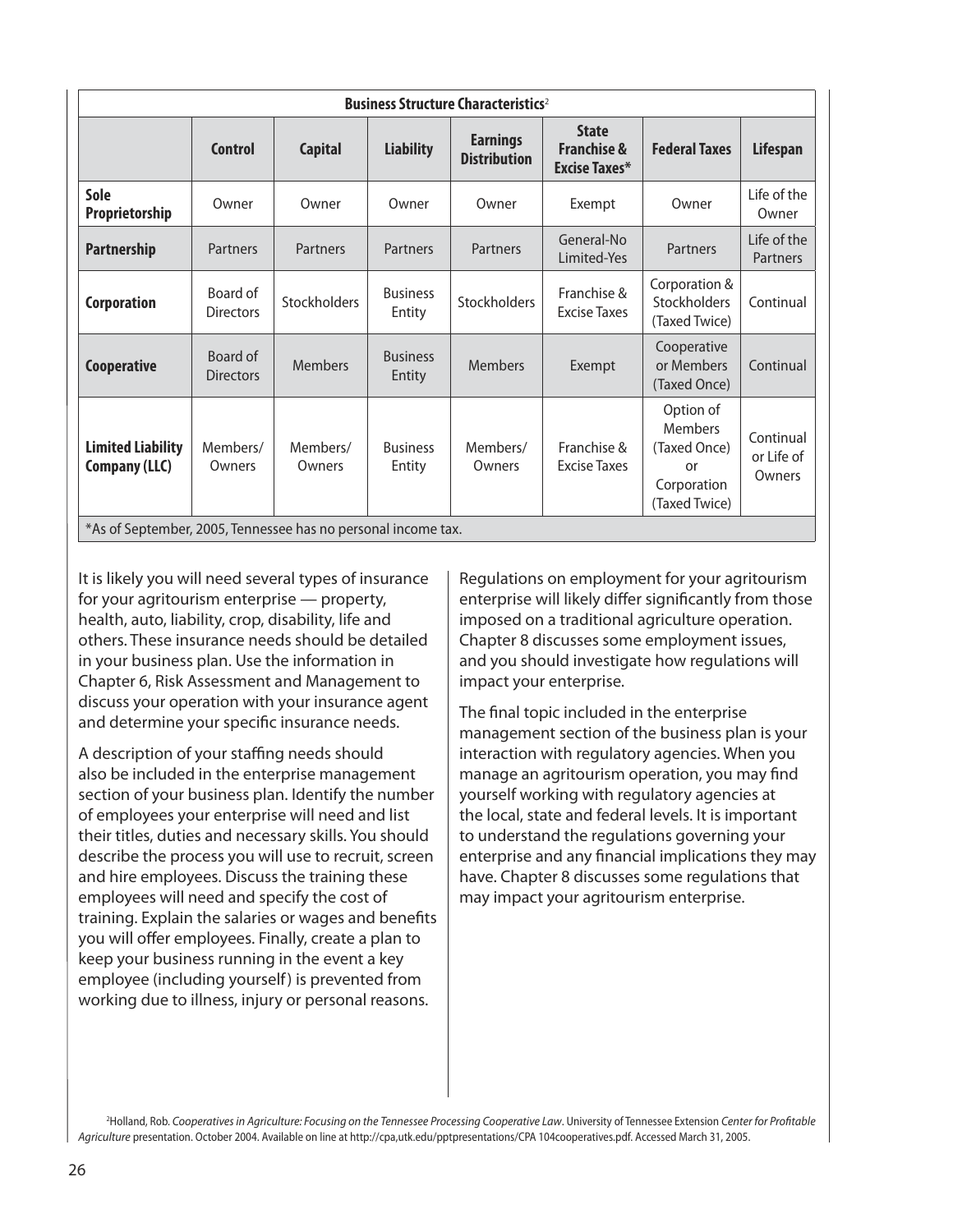#### **Form a Marketing Strategy**

A marketing strategy is crucial to your enterprise's success and is important to discuss in your business plan. Your marketing strategy explains the product(s) and/or service(s) you are selling, why you are selling it(them) [industry research and market analysis] and how you are selling it(them) [product, price, place and promotion]. You will develop all this information into a thorough marketing plan, as discussed in Chapter 4.

## **Devise Your Financial Strategy**

A financial strategy is also an important component of a business plan. The financial strategy identifies your sources of existing debt and your financing needs. It specifies your fixed assets, start-up costs and payments (if debt financing is required) as well as several basic forecasts for your business.

This component of your business plan is important for two major reasons. First, the financial strategy is fundamental to your primary evaluation of the business idea and in the management of the enterprise. Second, your financial strategy is fundamental to a lender's evaluation of your enterprise and key to obtaining financing.

In order to understand your financial situation, you need to know how your financial statements are developed and be able to read and analyze them. Make sure your numbers are verified, needs are justified and sources of capital are accurately researched. Adopt systems for record keeping and bookkeeping that allow you quick access to accurate data and create a system of management checks and balances.

In your business plan, you should include the following financial statements. In each case, include assumptions made to create estimates and forecasts.

- 1. Enterprise budget a projection of income and expenses
- 2. Cash-flow forecast an estimate of how income and expenses will "flow" through the operation, usually over a period of one year
- 3. Profit and loss statement a projection of revenues and expenses including adjustment categories such as capital gains or losses and depreciation
- 4. Balance sheet an accounting of assets, liabilities and owner equity
- 5. Income statement a projection of revenue and expenses for a specific period of time
- 6. Break-even analysis an analysis describing how many visitors or what amount of sales would be needed to cover costs
- 7. Sources and uses of cash a description of funding sources and uses of funds

These documents are likely similar to what you use for your farm operation and will not be detailed here.

A summary of your financial strategy should be included in your business plan. The summary describes your financial documents and explains how your new enterprise will fit into your current operation. It also serves as the second part of your business plan's executive summary.

#### **Create an Exit Strategy**

The exit strategy is the next-to-last component of the business plan. An exit strategy specifies situations in which you would exit the business or situations that might necessitate closing the business. The exit strategy also outlines the methods you would use in these situations.

Situations in which the business would be exited or closed will vary. Your personal goals may indicate that you plan to retire at a certain age, or your goals may include plans to grow the business to the highest value and sell it or pass it on to your children. In addition, it may become infeasible to continue to operate your enterprise due to changes in competition, market trends, regulations, personal goals or circumstances.

Methods for exiting a business also vary. Some examples include selling the business to a competitor, selling the business to a family member or employee, selling your share of the business to a partner or other shareholders, passing the business on to a family member or liquidating the business inventory and assets.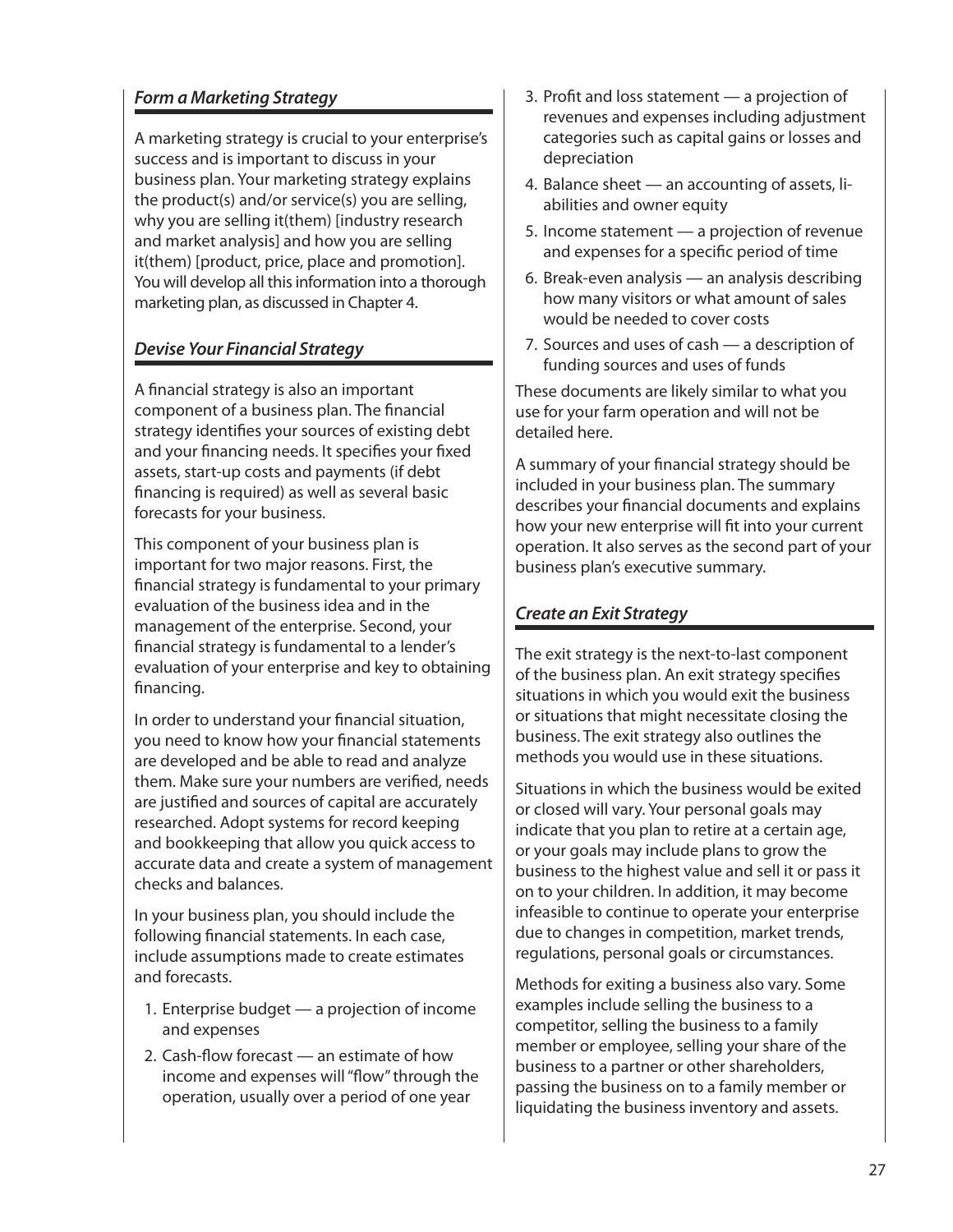<span id="page-9-0"></span>Each method will have implications for tax liability, retirement finances, and relationships with family members and other business interests. You may want to discuss your exit strategy with your management team to determine the best strategy for you and to make preparations to effectively implement the strategy in the future.

#### **Include an Appendix**

The appendix is located at the end of your business plan. Include supporting documents such as

- Tax returns
- Financial statements
- Resumes of owner and key employees
- Resumes of your management team, including your outside consultants and advisors such as accountants, lawyers, bankers and insurance agents
- Certificates of completion of all business planning, management and technical courses taken

# **Finding Financing**

As discussed previously, your business plan<br>
should describe sources of funding. If you are like most small-business owners, you will require financing to start your agritourism enterprise. There are a number of financing sources including personal funds, debt financing, equity financing, traditional agricultural lenders, small farmfriendly banks and holding companies, Small Business Administration (SBA), rural economic development agencies and sponsorships.

Personal funds include savings, current income from a spouse or other enterprises, second mortgages, gifts or loans from family and friends, revenue from sale of property, and credit cards.

Debt financing is financing in which you borrow funds or "take on debt" to further your business. You still own your business, and you still make all of your business decisions.

Equity financing comes from selling a piece of your business. You no longer own the entire business, and you usually are accountable to other people when making decisions. Equity financing

includes limited partnerships and stock offerings, both of which require professional legal advice and assistance.

Traditional farm lenders include the Farm Credit Service and the USDA Farm Service Agency. The Farm Credit Service is a collection of federally chartered, borrower-owned credit cooperatives the Farm Credit Cooperative Banks. They lend to agricultural operations and provide rural home loans. Log onto their Web site for information [\(http://www.fcsamerica.com/home/index.asp](http://www.fcsamerica.com/home/index.asp)). The Farm Service Agency has a direct lending program and a loan-guarantee program. It may provide funding when other lenders will not. Visit its Web site [\(http://www.fsa.usda.gov/tn/\)](http://www.fsa.usda.gov/ca/caindexflp.htm).

The United States Small Business Administration Office of Advocacy keeps records of loans made by banks and financial holding companies to small farms. (It publishes this information online [\(http://www.sba.gov/advo](http://www.sba.gov/advo)). Small rural businesses are more apt to get funding from local banks than from national banks. Although the interest rate is often slightly higher, you are more likely to get the loan and develop a working relationship locally.

The Small Business Administration (SBA) offers two primary loan programs that provide funding to small businesses unable to obtain capital through normal lending channels. SBA loans are made through private lenders—both bank and non-bank lenders. Many rural and small town banks are able to make SBA guaranteed loans. The SBA itself has no funds for direct lending or grants. More information is available from your lender, your local SBA office and the Small Business Development Center. The SBA Web site can be accessed at [http://www.sba.gov.](http://www.sba.gov)

Rural economic development agencies oversee, distribute and lend monies from federal and state community-development block grants and from USDA Rural Development lending programs. Their funds are often tagged for specific purposes, such as job creation or retention, housing rehabilitation, rural infrastructure tied to increased employment, micro loans to start-up businesses with job creation potential, and rehabilitation of community facilities. Contact your local economic develop agency or USDA Rural Development. The USDA Rural Development Web site is http://www. rurdev.usda.gov/.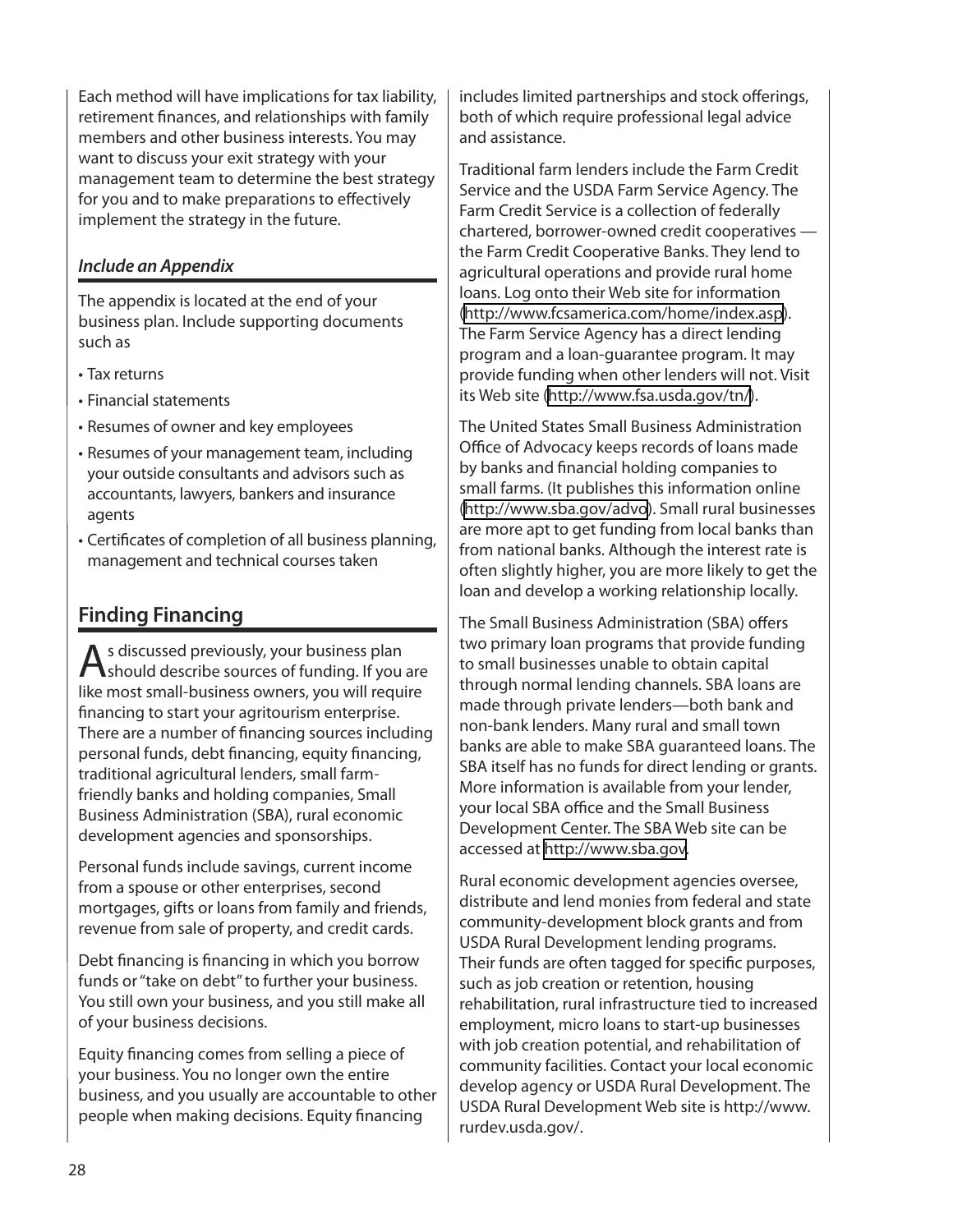<span id="page-10-0"></span>Corporate sponsorships may also be a source of funding for some agritourism enterprises. By developing relationships with other businesses having similar target markets, you may be able to benefit your own enterprise as well as that of the sponsor. You will gain start-up or operating capital, and the sponsor will be recognized and promoted through your activities. Developing a sponsorship program, however, takes significant time and commitment to details in planning and implementation.

# **Threats to Success**

Despite the optimism that surrounds a small business start-up, most small businesses fail. In fact, 80 percent of small businesses fold in their first five years according to the Small Business Administration. Unquestionably, all entrepreneurs make mistakes, but those who recognize and correct mistakes are more likely to succeed.

Why do small businesses fail? The answer varies with entrepreneurial skills and business conditions. It is important to have good managerial, analytical, communication and interpersonal skills, in addition to drive and vision. It is also important to understand common threats to business success.<sup>3</sup>

#### Failure to understand or predict the difficulty of owning your own business or adding an enterprise

Owning and running a business is hard and stressful work. As a service business operated from your home on family land, your agritourism enterprise can be particularly difficult, requiring tremendous commitment and effort. Learn how to cope with stress and try to find a balance with family, friends and activities you enjoy.

Lack of strategic planning

Make mistakes on paper before you risk assets. Understand that planning is an on-going and cyclical process. In other words, plan strategically.

<sup>3</sup>Nelton, Sharon. June 1992. "Ten Key Threats to Success." Nation's Business.

Not knowing how to manage and operate an agritourism enterprise

Agritourism enterprises require a different set of skills from production agriculture. Take courses, read books, attend seminars, listen to tapes, get a mentor or do whatever you can to gain the skills you need.

Lack of cash, poor cash flow, lack of financial savvy, poor money management, under-financing

"Do not have the 'build it and they will come' mentality!" said one agritourism operator. Instead, know and fill demand and then expend capital. Learn about available financing opportunities, tools and techniques. Understand the basics of business finance.

## Growing too fast

When a business grows too fast, entrepreneurs often lose control, quality of products and service deteriorate and customers go elsewhere. Business growth should be done strategically and at a rate you can manage.

## Poor interpersonal skills

Relationships within a business are complex; important; and worthy of time, attention and feedback. You will need to develop relationships with members of your management team, employees and customers.

Poor communication skills

Good communication skills consist of good listening skills as well as good verbal skills. Develop a system for reporting feedback and suggestions from employees and customers. You might consider holding regular meetings of your management team.

## Failure to innovate

Markets are dynamic. It is important to monitor market conditions and make adjustments to meet the needs of consumers.

## Trying to go it alone

Businesses can sink when the operator wears too many hats. Having strong, well-rounded management and working teams is important. Pay for and use the services of professionals when needed. Hire employees that complement your weaknesses and delegate responsibility. You should also form networks with people involved in agritourism activities locally and regionally.